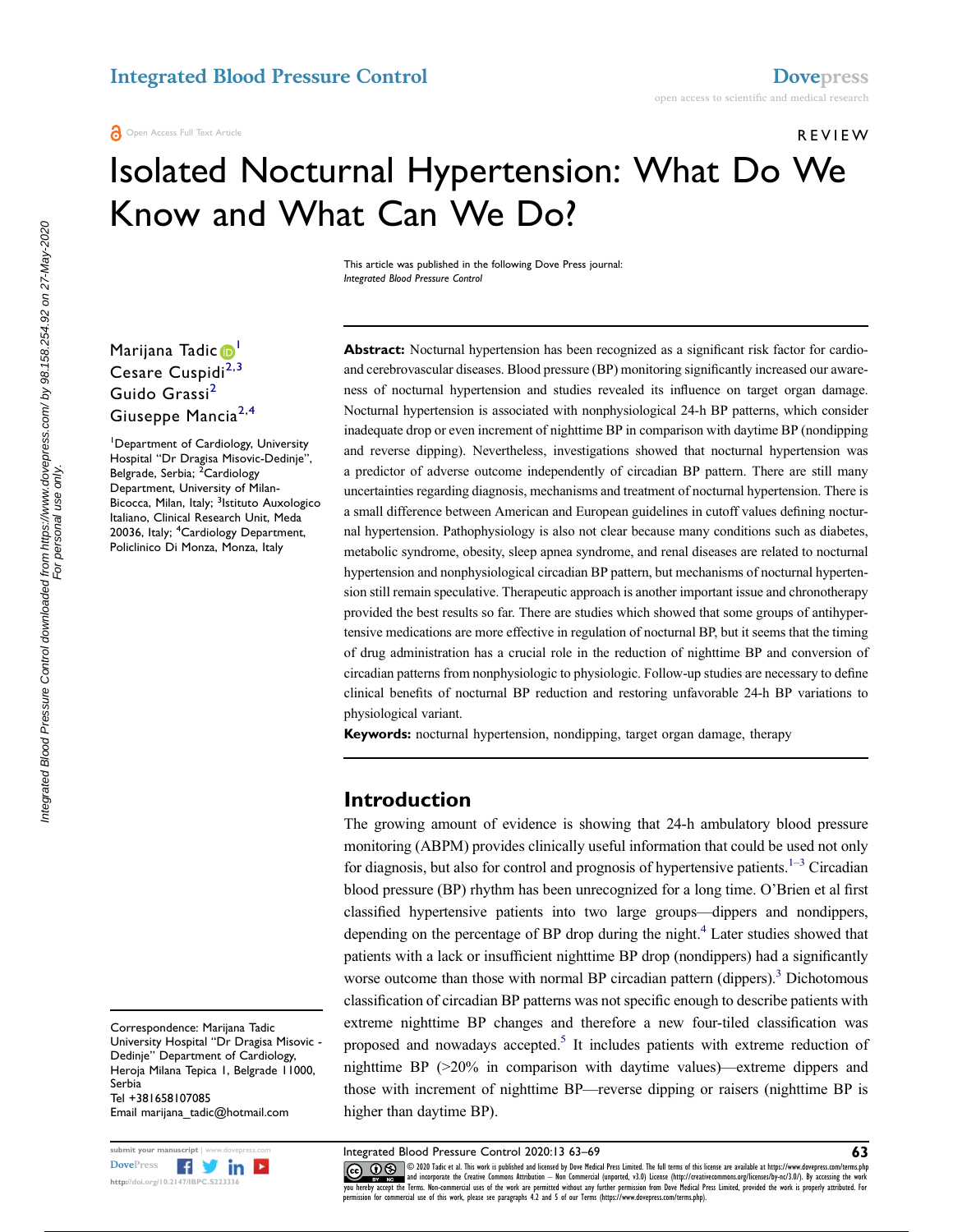<span id="page-1-1"></span><span id="page-1-0"></span>The majority of studies are consistent with regard to negative impact of nondipping BP pattern on cardiovascular outcome. $6,7$  $6,7$  Investigations showed that a nondipping pattern was allied with increased risk of stroke, myocardial infarction, heart failure, coronary events and cardiovascular mortality. $6-8$  $6-8$  The prognostic impact of a reverse dipping pattern has not been well established due to limited amount of long-term data. Recent studies showed that this pattern was related to adverse cardiac remodeling<sup>[9](#page-4-7)[,10](#page-4-8)</sup> and unfavorable cardiovascular outcome. $11,12$  $11,12$  The most controversial effect is the impact of extreme dipping BP pattern on cardiac changes and cardiovascular outcome.<sup>[13](#page-4-11)</sup>

<span id="page-1-4"></span><span id="page-1-3"></span>Nocturnal hypertension represents an interesting entity that is usually connected with nondipping and reverse dipping patterns. However, it could not be excluded in dippers, whereas it is very rare among extreme dippers. The main question is which of two entities—nocturnal hypertension or nondipping status is more responsible for target organ damage and outcome. Many authors gave advantage to nocturnal hypertension over nondipping BP pattern.<sup>14–[16](#page-4-13)</sup> However, there are also investigations that showed that nondipping and reverse BP patterns were independent of nocturnal BP associated with target organ damage and outcome. $9,10,12$  $9,10,12$  $9,10,12$ 

<span id="page-1-7"></span><span id="page-1-6"></span><span id="page-1-5"></span><span id="page-1-2"></span>Our study group showed that nocturnal hypertension was associated with left and right ventricular remodeling,  $17-19$  $17-19$ whereas other authors demonstrated its negative effect on cardiovascular outcome in hypertensive patients.<sup>20</sup> There are still differences in definition between guidelines regarding cutoff values that define nocturnal hypertension and this could represent one of the major obstacles in the assessment of its influence on target organ damage and prognosis. The other important question is therapeutic approach to the patients with nocturnal hypertension, which depends on age, comorbidities, BP values, race, gender, etc.

The aim of this review is to summarize the current knowledge about the mechanisms that could be responsible for nocturnal hypertension development, diagnostic dilemma, epidemiology, reported target organ damage, prognosis, and treatment of this condition.

# **Mechanisms**

Circadian BP changes are conditioned by diurnal hormonal changes that include autonomic nervous system (sympathetic and parasympathetic nervous system, vasopressin, acetylcholine, adrenocorticotropic hormone, cortisol, insulin and ghrelin, adiponectin and leptin, and partly renin-angiotensinaldosterone system. These fluctuations in levels of hormones are responsible for higher daytime and lower nighttime BP.

There are several potential mechanisms responsible for nocturnal hypertension: increased sympathetic nervous system activity, hyperactivity of renin-angiotensin-aldosterone system, sodium retention, renal function impairment, obstructive sleep apnea syndrome and other sleeping disorders, obesity, aging, stress, and diabetes. $21$ 

<span id="page-1-8"></span>Nocturnal hypertension could be the first manifestation of hypertension, as a consequence of sympathetic overdrive, and in this case is usually related to adverse cardiovascular events (stroke, coronary artery disease, heart failure) or with other target organ damage (renal failure, cognitive dysfunction and peripheral artery disease) because it remains undetected for a long time.<sup>[22](#page-5-1)</sup> This particularly refers to isolated nocturnal hypertension.

<span id="page-1-9"></span>Alternatively, nocturnal hypertension could be the advanced stage of arterial hypertension. However, the supine position during sleep increases venous returns and results in elevation in the left ventricular preload and increased left ventricular wall stress according to the law of Laplace. The circulating volume is additionally increased by the movement of interstitial fluid from the soft tissue of the lower body, which further increases preload. The combination of elevated nocturnal intravascular volume and increased BP could induce the worsening of renal function due to increased intraglomerular pressure and hyperfiltration.

# Diagnosis According to the Different **Guidelines**

It is clear that nocturnal hypertension could be diagnosed only by BP monitoring. There are two possibilities: home and ambulatory BP monitoring. Even though ambulatory BP monitoring provides more measurements and therefore should be more accurate than home BP monitoring, Kario et al showed systolic BP obtained by home BP monitoring was a good predictor of cardiovascular events, independent of in-office and morning in-home SBP measurement.<sup>23</sup> Home BP monitoring in this study included three nocturnal BP measurements at one-hour intervals (02:00, 03:00 and  $(04:00)$ <sup>[23](#page-5-2)</sup> Using ambulatory BP monitoring the number of nocturnal BP measurements (from going to bed to rising) should be  $\geq 6$ .

<span id="page-1-11"></span><span id="page-1-10"></span>There are small disparities between American and European guidelines regarding the definition of nocturnal hypertension. In the latest ACC/AHA guidelines nocturnal hypertension was defined as mean asleep SBP ≥110 mmHg and/or mean asleep DBP  $\geq 65$  mmHg measured by ambulatory BP monitoring, which corresponds to clinic  $BP \ge 130/80$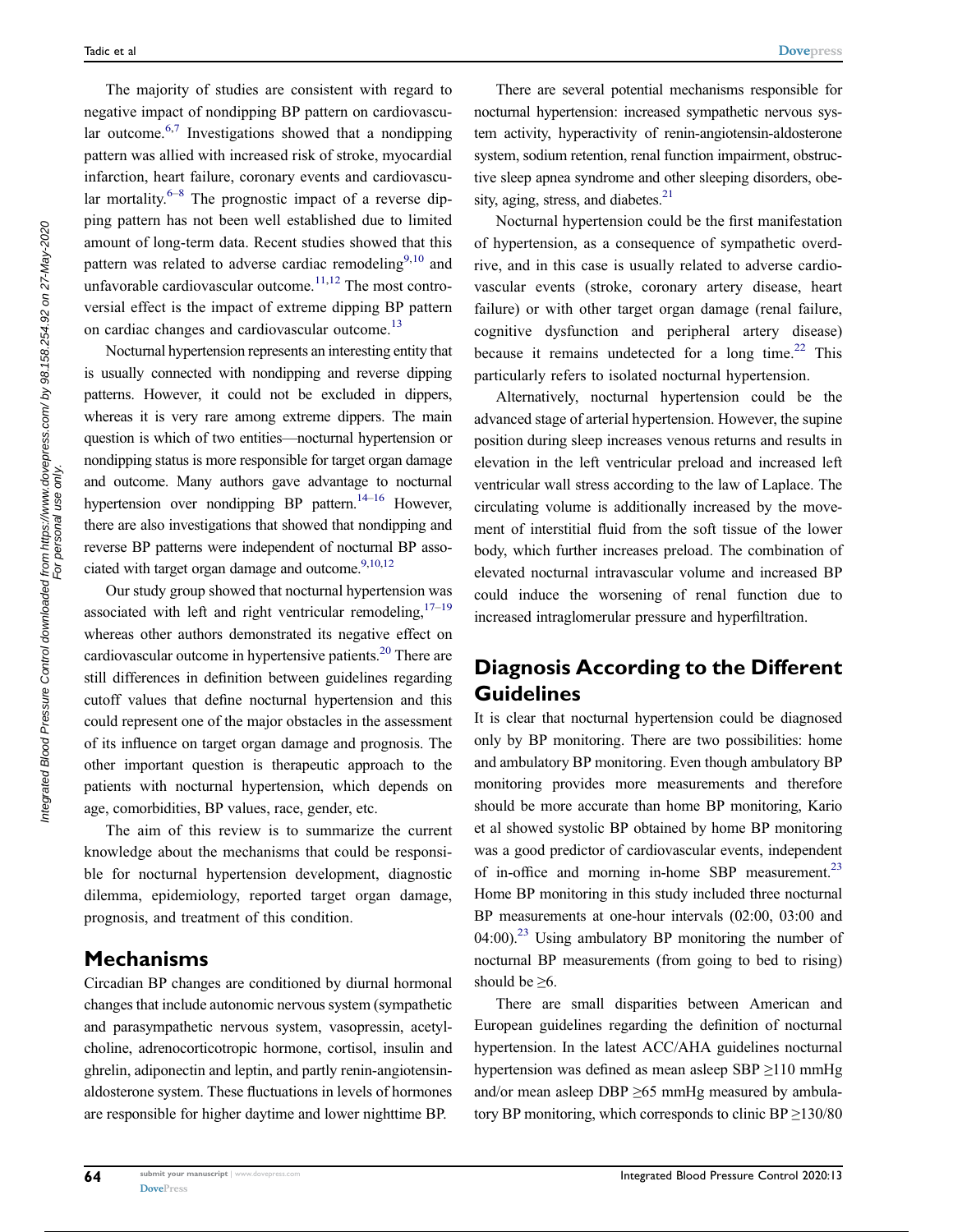mmHg.<sup>[24](#page-5-3)</sup> This definition for nocturnal hypertension is more restrictive in comparison with the European guidelines (SBP  $\geq$ 120 mmHg and/or DBP  $\geq$ 70 mmHg).<sup>25</sup> Isolated nocturnal hypertension considers that daytime BP is normal (<135/85 mmHg). $^{24,25}$  $^{24,25}$  $^{24,25}$ 

<span id="page-2-1"></span>Circadian BP pattern is determined by the percentage of BP drop during the night in comparison with diurnal BP. Four BP patterns could be defined: extreme dipping  $(>20\%$  BP drop), dipping  $(10\% \leq BP$  drop  $\leq 20\%$ ), nondipping (0%  $\leq$ BP drop  $\leq$ 10%), and inverse dipping or rising (BP drop  $\leq 0\%$ ).

# Epidemiology

<span id="page-2-3"></span><span id="page-2-2"></span>The prevalence of nocturnal hypertension varies between different populations because it largely depends on demographic, clinical, and ethnical factors. Additionally, the small differences in definition between American and European guidelines contribute to the various results regarding the prevalence of nocturnal hypertension. The Pressioni Monitorate E Loro Associazioni (PAMELA) study showed that nocturnal hypertension, diagnosed with ABPM, was present in 30% of participants (607 out of 2021 subjects).[26](#page-5-5) Androulakis et al included 319 newly diagnosed hypertensive patients and found nocturnal hypertension in almost  $50\%$  of cases.<sup>[27](#page-5-6)</sup> The Jackson Heart Study, which included African-Americans with a high prevalence of obesity and type 2 diabetes, showed that nocturnal hypertension was diagnosed in 39% of untreated participants.<sup>[28](#page-5-7)</sup> Wang et al, in a Chinese population of 1322 patients with chronic kidney disease (56% with chronic glomerulonephritis), reported nocturnal hypertension in  $60\%$  of participants.<sup>[29](#page-5-8)</sup> Patients with nocturnal hypertension were characterized by older age, presence of diabetes, higher levels of serum creatinine, cystatin C, calcium, uric acid, and homocysteine than nocturnal normotensive patients.

<span id="page-2-7"></span><span id="page-2-6"></span><span id="page-2-5"></span>The prevalence of isolated nocturnal hypertension is lower, which is expected. The retrospective analyses showed that the prevalence of isolated nocturnal hypertension was higher among South Africans of black ancestry (10.2%) and Japanese (10.9%) than in Western  $(6.0\%)$  and Eastern  $(7.9\%)$ Europeans.<sup>[30](#page-5-9)</sup> The prevalence of isolated nocturnal hypertension was higher (20.4%) in a Chinese population of patients with chronic kidney disease.<sup>31</sup> Salazar et al detected isolated nocturnal hypertension in 12.9% of the study population. $32$ Its prevalence was lower in patients with office hypertension than in normotensive ones  $(7.4 \text{ vs } 17.2\%; p<0.001)$  and <span id="page-2-8"></span>similar between nonhypertensive office blood pressure categories (optimal, normal, and high–normal blood pressure).<sup>32</sup>

<span id="page-2-10"></span>The long-term and short-term reproducibility of isolated nocturnal hypertension is poor in the only two investigations exploring this issue.  $33,34$  $33,34$  Li et al reported the long-term reproducibility of isolated nocturnal hypertension over a 3.5-year follow-up in a small group of 30 subjects.<sup>[33](#page-5-12)</sup> The persistence of isolated nocturnal hypertension pattern was found only in 10 subjects, while two-thirds of the patients changed their BP profile over time. $33$  Short-term reproducibility of nocturnal hypertension is significantly better. The results from our group showed that reproducibility in the period of four weeks was 72.5%.<sup>35</sup>

## <span id="page-2-11"></span>Target Organ Damage

<span id="page-2-0"></span>The large body of evidence confirms the negative impact of nocturnal hypertension on target organ damage. Our study group showed that nocturnal hypertension was associated with impaired left and right ventricular structure, diastolic function and mechanics.<sup>[18](#page-4-17)[,19](#page-4-15)</sup> The PAMELA study showed that nocturnal BP level rather than the nocturnal BP decline represented a reliable parameter for prediction of LV hypertrophy in subjects with normal LV mass.<sup>[36](#page-5-15)</sup> Similar findings were reported from other authors.<sup>[14](#page-4-12)</sup>

<span id="page-2-12"></span><span id="page-2-9"></span>Meta-analysis showed that nocturnal hypertension was related with LV hypertrophy and common carotid intima media thickness[.17](#page-4-14) Li et al showed that isolated nocturnal hypertension was associated with increased arterial stiff-ness in the Chinese population.<sup>[33](#page-5-12)</sup> The Jackson study reported significantly higher LV mass index in patients with isolated nocturnal hypertension. $28$  However, there are also studies that did not find significant difference in central pulse pressure, aortic pulse wave velocity, or LV mass index. $28,37$  $28,37$  In hypertensive patients with wellcontrolled self-measured BP, isolated nocturnal hypertension was associated with increased carotid intima-media thickness and relative wall thickness.<sup>[38](#page-5-17)</sup>

<span id="page-2-14"></span><span id="page-2-13"></span><span id="page-2-4"></span>Salazar et al reported that nocturnal, but not diurnal hypertension, was associated with insulin resistance in untreated normotensive and mildly hypertensive patients[.39](#page-5-18) Yan et al showed that a reverse dipping BP pattern was independent predictor of lacunar infarction in hypertensive patients.<sup>[40](#page-5-19)</sup> The authors did not separately investigate the effect of nocturnal BP, but only 24-h BP.

<span id="page-2-15"></span>Kario et al showed that nocturnal systolic BP, measured by home BP monitoring, was associated with urinary albumin/creatinine ratio, LV mass index, brachial-ankle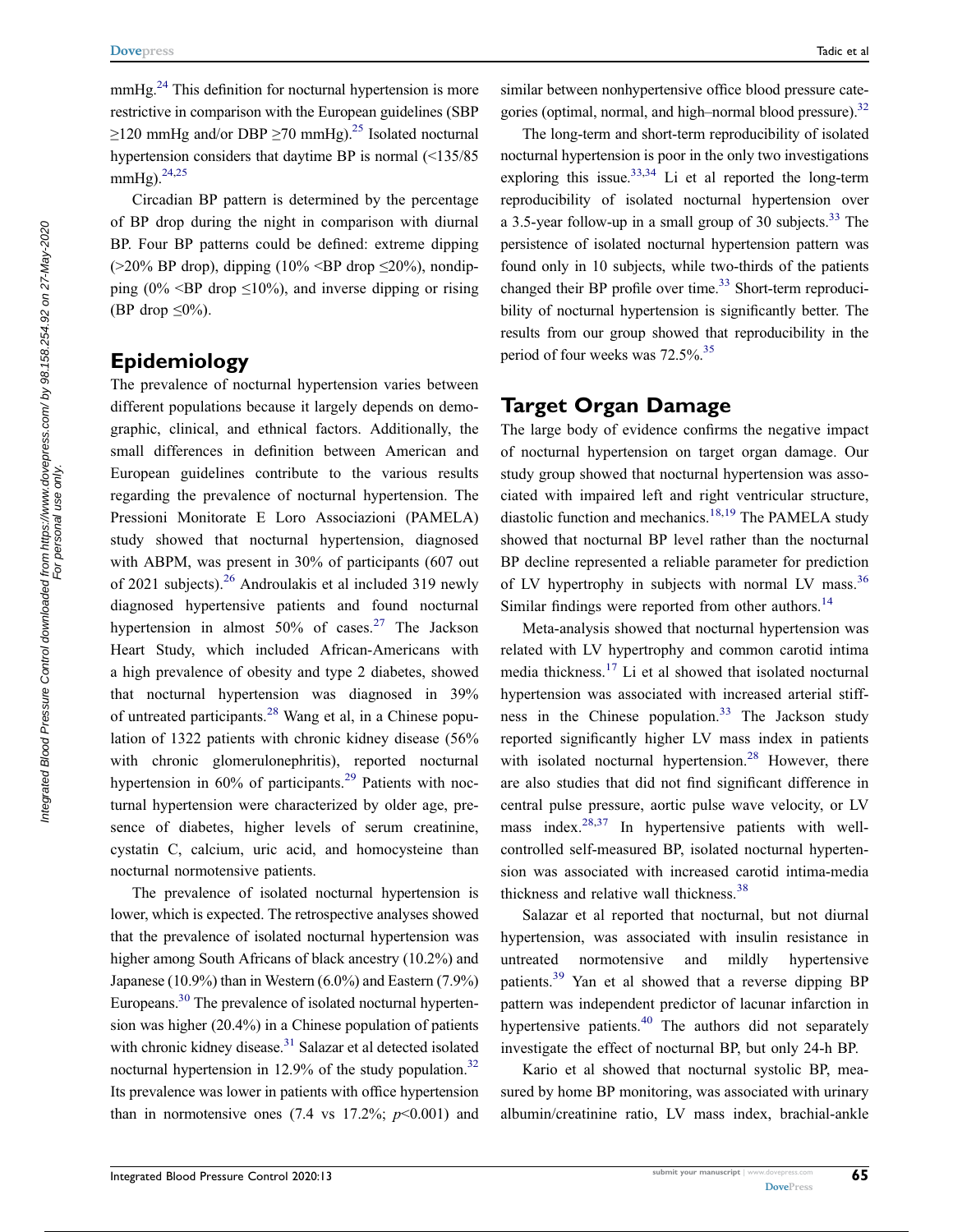<span id="page-3-0"></span>pulse wave velocity, carotid intima media thickness, NTpro-BNP and high-sensitive cardiac troponin.<sup>[41](#page-5-20)</sup>

# Outcome

Available data show the relationship between isolated nocturnal hypertension and increased risk of cardiovascular morbidity and mortality. In a large study that included 8000 subjects from three continents it was demonstrated that isolated nocturnal hypertension was associated with a higher risk of all cardiovascular events and total mortality compared with nocturnal normotension. $20$  Subgroup analyses revealed that isolated nocturnal hypertension was particularly relevant in younger subjects for all-cause mortality (HR: 1.99, 95%CI: 1.14–3.47) and in nonsmokers (HR: 1.78, 95%CI: 1.25–2.55), less obese subjects (HR: 1.63, 95%CI: 1.08–2.46), and subjects with a history of cardiovascular disease (HR: 2.09, 95%CI: 1.00–4.36).[20](#page-4-16)

In the Chinese patients with chronic renal disease was shown that isolated nocturnal hypertension was associated with an elevated risk for renal events (HR: 3.81, 95%CI: 1.74–8.36) and cardiovascular events (HR: 8.34, 95%CI: 1.98–35.07), even when adjusted for clinic BP, 24-h BP, or daytime BP.<sup>42</sup>

<span id="page-3-2"></span><span id="page-3-1"></span>Presta et al showed that patients with masked hypertension and reverse BP pattern had a significantly higher risk of stroke, even after adjustment for age, gender, BMI, dyslipidemia, and diabetes. $43$  Even though reverse dipping pattern does not always mean nocturnal hypertension, in this study the patients with reverse dipping also had nocturnal hypertension.

# Therapy

<span id="page-3-4"></span><span id="page-3-3"></span>Nocturnal hypertension is closely connected with increased circulating volume and hyperactivation of sympathetic and renin-angiotensin-aldosterone systems. These are the main targets for therapeutic approach in the patients with nocturnal hypertension. Some authors showed that salt restriction and diuretics significantly reduced nocturnal BP and shifted BP pattern from nondipping to dipping.<sup>44[,45](#page-5-24)</sup> Hermida et al reported a significant increase in the drop of nocturnal BP after evening administration of ACEI.<sup>46</sup> Due to mechanisms of action, it would be expected that angiotensin converting enzyme inhibitors (ACEIs)/angiotensin receptor II blockers (ARBs) in combination with diuretics would have a greater benefit than a combination of ACEI/ARB with calcium channel antagonists (CCBs). However, recently Kario et al showed that the ARB/CCB combination was superior to the ARB/diuretic combination in patients with uncontrolled nocturnal hypertension, independently of sodium intake, and despite the similar impact of both combinations in patients with higher salt sensitivity.<sup>47</sup>

<span id="page-3-6"></span><span id="page-3-5"></span>Renin activity is increasing during the night and reaches its maximum in the morning, which is why longacting direct renin inhibitor like aliskiren might be helpful. Giles et al showed that aliskiren and valsartan in combination reduced BP more significantly than valsartan alone, but only in nondippers and not in dippers.<sup>[48](#page-5-27)</sup> The combination of aliskiren and valsartan induced conversion from nondippers to dippers in 32% and valsartan did the same in 22% of hypertensive patients. Even though there was no statistical significance in this study due to the limited number of participants, it was clear that the combination of aliskiren and valsartan might be more powerful in reduction of nocturnal BP.

<span id="page-3-7"></span>Study that investigated the impact of CCB (cilnidipine) on circadian BP patterns in hypertensive patients reported significant changes in nocturnal systolic BP reduction rate only in reverse and extreme dippers, but not in dippers and extreme dippers.<sup>49</sup> Cilnidipine partially restored abnormal nocturnal BP pattern toward a normal dipping pattern in hypertensive patients. Effect of beta-blockers on circadian BP pattern has not been reported yet.

<span id="page-3-8"></span>It is difficult to determine if antihypertensive group or timing of drug administration are responsible for the favourable effect on nocturnal BP reduction and modification from nondippers and reverse dippers to dippers and extreme dippers. The benefit of conversion in extreme dipping BP pattern is debatable because this circadian might be associated with nocturnal hypoxemia, coronary hypoperfusion, morning sympathetic activation, which could result with cerebroand cardiovascular events, particularly in elderly patients.<sup>50</sup> Chronotherapy probably represents the best therapeutic approach in nocturnal hypertension. The MAPEC study compared the administration time between morning dose (taking all prescribed drugs in the morning) and bedtime doses (taking more than one drug at bedtime), and after a mean follow-up of 5.6 years in 2156 hypertensive patients reported that the bedtime dose provided better BP control.<sup>51</sup> Patients who were taking  $\geq 1$  drug at bedtime showed significantly lower relative risk of total cardiovascular disease events, compared to those taking all drugs in the morning. The prevalence of nondipping significantly reduced (62% vs 34%) and prevalence of well-controlled BP increased (62% vs 53%) in patients receiving medication at bedtime. $51$ 

<span id="page-3-9"></span>Obstructive sleep apnea is likely one of the possible mechanisms for development of isolated nocturnal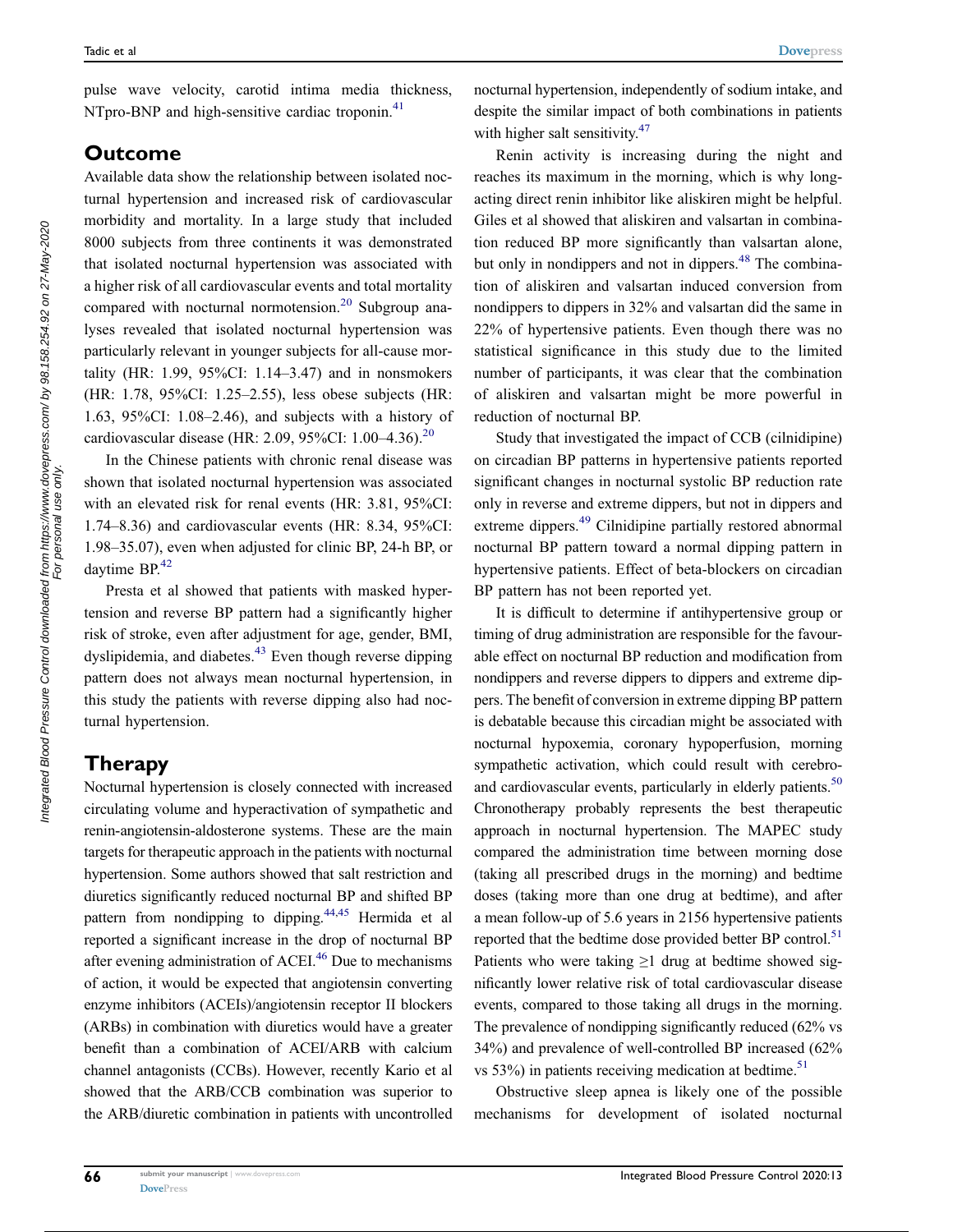hypertension. Several studies showed that obstructive sleep apnea is one of the major factors for development of nondipping BP pattern. However, to date there is no study that directly connects sleep apnea with isolated nocturnal hypertension and this should be more deeply investigated in future studies on isolated nocturnal hypertension.<sup>[52](#page-5-31)</sup>

<span id="page-4-19"></span><span id="page-4-18"></span>Interestingly, renal denervation showed significant reduction in nocturnal systolic BP in patients with obstruc-tive sleep apnea and resistant hypertension.<sup>[53](#page-5-32)</sup> This could be an interesting future direction in treatment of nighttime hypertension and conversion from nondipping and reverse dipping BP patterns to dipping BP pattern.

## Conclusion

A growing body of evidence is showing that nocturnal hypertension is associated with higher cardiovascular morbidity and mortality. There are several possible mechanisms that could explain an increase in nocturnal BP, but most of them are still in the domain of speculation. Uncertainties regarding pathophysiology determine the difficulties in therapeutic approach. It seems that chronotherapy represents the best treatment which provides appropriate reduction in nocturnal BP, as well as conversion from unfavorable BP patterns (nondipping and reverse dipping) to physiological BP pattern (dipping). However, longer follow-up studies are necessary to define clinical benefits of nocturnal BP reduction and restoring unfavorable circadian BP variations to physiological variant.

### **Disclosure**

Professor Giuseppe Mancia reports personal fees from Boehringer Ingelheim, Ferrer, Medtronic, Menarini, Merck, Novartis Pharma, Recordati, Sanofi, and Servier, outside the submitted work. The authors report no other conflicts of interest in this work.

# **References**

- <span id="page-4-0"></span>1. Ben-Dov IZ, Kark JD, Ben-Ishay D, Mekler J, Ben-Arie L, Bursztyn M. Predictors of all-cause mortality in clinical ambulatory monitoring: unique aspects of blood pressure during sleep. Hypertension. [2007;](#page-0-4)49 (6):1235–1241. doi:[10.1161/HYPERTENSIONAHA.107.087262](https://doi.org/10.1161/HYPERTENSIONAHA.107.087262)
- 2. Hansen TW, Jeppesen J, Rasmussen S, Ibsen H, Torp-Pedersen C. Ambulatory blood pressure and mortality: a population-based study. Hypertension. 2005;45(4):499–504. doi:[10.1161/01.HYP.0000160402.39](https://doi.org/10.1161/01.HYP.0000160402.39597.3b) [597.3b](https://doi.org/10.1161/01.HYP.0000160402.39597.3b)
- <span id="page-4-1"></span>3. Clement DL, De Buyzere ML, De Bacquer DA, et al.; Office versus Ambulatory Pressure Study Investigators. Prognostic value of ambulatory blood-pressure recordings in patients with treated hypertension. N Engl J Med. [2003;](#page-0-5)348(24):2407–2415. doi:[10.1056/NEJMoa0](https://doi.org/10.1056/NEJMoa022273) [22273](https://doi.org/10.1056/NEJMoa022273)
- <span id="page-4-2"></span>4. O'Brien E, Sheridan J, O'Malley K. Dippers and non-dippers. Lancet. [1988;](#page-0-6)2(8607):397. doi:[10.1016/S0140-6736\(88\)92867-X](https://doi.org/10.1016/S0140-6736(88)92867-X)
- <span id="page-4-3"></span>5. Pickering TG, Shimbo D, Haas D. Ambulatory blood-pressure monitoring. N Engl J Med. [2006](#page-0-7);354:2368–2374. doi:[10.1056/](https://doi.org/10.1056/NEJMra060433) [NEJMra060433](https://doi.org/10.1056/NEJMra060433)
- <span id="page-4-4"></span>6. Fagard RH, Thijs L, Staessen JA, Clement DL, De Buyzere ML, De Bacquer DA. Night-day blood pressure ratio and dipping pattern as predictors of death and cardiovascular events in hypertension. J Hum Hypertens. [2009;](#page-1-0)23:645–653. doi:[10.1038/jhh.2009.9](https://doi.org/10.1038/jhh.2009.9)
- <span id="page-4-5"></span>7. de la Sierra A, Redon J, Banegas JR, et al.; Spanish Society of Hypertension Ambulatory Blood Pressure Monitoring Registry Investigators. Prevalence and factors associated with circadian blood pressure patterns in hypertensive patients. Hypertension. [2009](#page-1-1);53(3):466–472. doi:[10.1161/](https://doi.org/10.1161/HYPERTENSIONAHA.108.124008) [HYPERTENSIONAHA.108.124008](https://doi.org/10.1161/HYPERTENSIONAHA.108.124008)
- <span id="page-4-6"></span>8. Brotman DJ, Davidson MB, Boumitri M, Vidt DG. Impaired diurnal blood pressure variation and all-cause mortality. Am J Hypertens. [2008](#page-1-0);21:92–97. doi:[10.1038/ajh.2007.7](https://doi.org/10.1038/ajh.2007.7)
- <span id="page-4-7"></span>9. Tadic M, Cuspidi C, Majstorovic A, et al. The association between 24-h blood pressure patterns and left ventricular mechanics. J Hypertens. [2020;](#page-1-2)38(2):282–288. doi:[10.1097/HJH.00000000](https://doi.org/10.1097/HJH.0000000000002241) [00002241](https://doi.org/10.1097/HJH.0000000000002241)
- <span id="page-4-8"></span>10. Tadic M, Cuspidi C, Sljivic A, et al. Do reverse dippers have the highest risk of right ventricular remodeling? Hypertens Res. [2020](#page-1-2);43 (3):213–219. doi:[10.1038/s41440-019-0351-2](https://doi.org/10.1038/s41440-019-0351-2)
- <span id="page-4-9"></span>11. Kim BK, Kim YM, Lee Y, Lim YH, Shin J. A reverse dipping pattern predicts cardiovascular mortality in a clinical cohort. J Korean Med Sci. [2013;](#page-1-3)28(10):1468–1473. doi:[10.3346/jkms.2013.28.10.1468](https://doi.org/10.3346/jkms.2013.28.10.1468)
- <span id="page-4-10"></span>12. Tadic M, Cuspidi C, Celic V, et al. The prognostic effect of circadian blood pressure pattern on long-term cardiovascular outcome is independent of left ventricular remodeling. J Clin Med. [2019;](#page-1-2)8(12):2126. doi:[10.3390/jcm8122126](https://doi.org/10.3390/jcm8122126)
- <span id="page-4-11"></span>13. Palatini P, Verdecchia P, Beilin LJ, et al. Association of extreme nocturnal dipping with cardiovascular events strongly depends on age. Hypertension. [2020;](#page-1-4)75(2):324–330. doi:[10.1161/HYPERTENSIONA](https://doi.org/10.1161/HYPERTENSIONAHA.119.14085) [HA.119.14085](https://doi.org/10.1161/HYPERTENSIONAHA.119.14085)
- <span id="page-4-12"></span>14. Koroboki E, Manios E, Michas F, et al. The impact of nocturnal hypertension and nondipping status on left ventricular mass: a cohort study. Blood Press Monit. [2015;](#page-1-5)20(3):121–126. doi:[10.1097/MBP.](https://doi.org/10.1097/MBP.0000000000000103) [0000000000000103](https://doi.org/10.1097/MBP.0000000000000103)
- 15. Yi JE, Shin J, Ihm SH, et al. Not nondipping but nocturnal blood pressure predicts left ventricular hypertrophy in the essential hypertensive patients: the Korean Ambulatory Blood Pressure multicenter observational study. J Hypertens. 2014;32(10):1999–2004. doi:[10.10](https://doi.org/10.1097/HJH.0000000000000272) [97/HJH.0000000000000272](https://doi.org/10.1097/HJH.0000000000000272)
- <span id="page-4-13"></span>16. de la Sierra A, Gorostidi M, Banegas JR, Segura J, de la Cruz JJ, Ruilope LM. Nocturnal hypertension or nondipping: which is better associated with the cardiovascular risk profile? Am J Hypertens. [2014](#page-1-5);27(5):680–687. doi:[10.1093/ajh/hpt175](https://doi.org/10.1093/ajh/hpt175)
- <span id="page-4-14"></span>17. Cuspidi C, Sala C, Tadic M, Gherbesi E, Grassi G, Mancia G. Nocturnal hypertension and subclinical cardiac and carotid damage: an updated review and meta-analysis of echocardiographic studies. J Clin Hypertens (Greenwich). [2016;](#page-1-6)18(9):913–920. doi:[10.1111/jch.](https://doi.org/10.1111/jch.12790) [12790](https://doi.org/10.1111/jch.12790)
- <span id="page-4-17"></span>18. Tadic M, Cuspidi C, Pencic-Popovic B, Celic V, Mancia G. The influence of night-time hypertension on left ventricular mechanics. Int J Cardiol. [2017](#page-2-0);243:443–448. doi:[10.1016/j.ijcard.2017.06.011](https://doi.org/10.1016/j.ijcard.2017.06.011)
- <span id="page-4-15"></span>19. Tadic M, Cuspidi C, Celic V, Pencic-Popovic B, Mancia G. Nocturnal hypertension and right heart remodeling. J Hypertens. [2018](#page-1-6);36 (1):136–142. doi:[10.1097/HJH.0000000000001506](https://doi.org/10.1097/HJH.0000000000001506)
- <span id="page-4-16"></span>20. Fan HQ, Li Y, Thijs L, et al.; International Database on Ambulatory Blood Pressure In Relation to Cardiovascular Outcomes Investigators. Prognostic value of isolated nocturnal hypertension on ambulatory measurement in 8711individuals from 10 populations. J Hypertens. [2010;](#page-1-7)28(10):2036–2045. doi:[10.1097/HJH.](https://doi.org/10.1097/HJH.0b013e32833b49fe) [0b013e32833b49fe](https://doi.org/10.1097/HJH.0b013e32833b49fe)

For personal use only.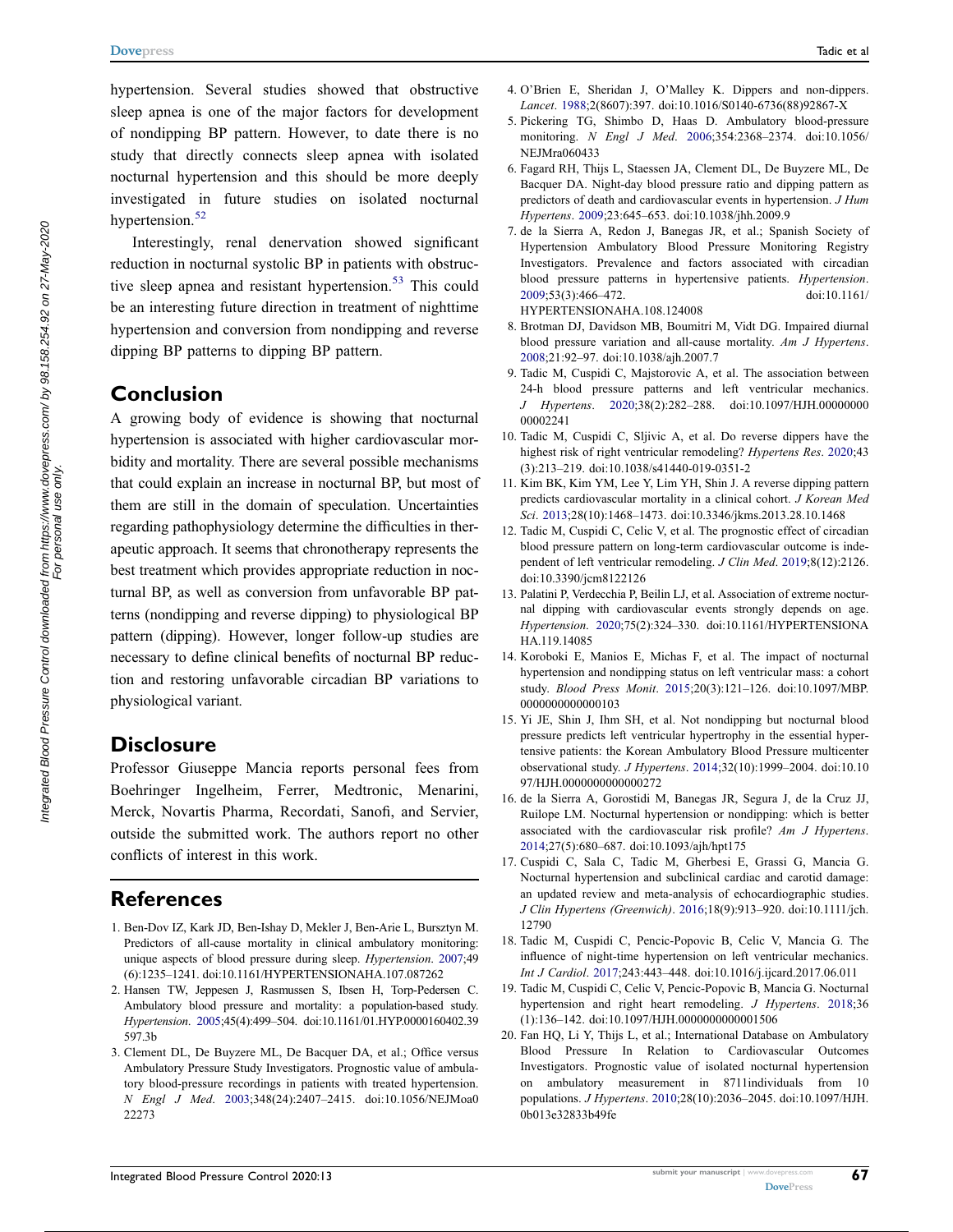- <span id="page-5-0"></span>21. Cuspidi C, Sala C, Tadic M, Grassi G. Nocturnal hypertension. In: Berbari AE, Mancia G, editors. Disorders of Blood Pressure Regulation, Updates in Hypertension and Cardiovascular Protection. Springer International Publishing AG; [2018.](#page-1-8)
- <span id="page-5-1"></span>22. Kario K. Nocturnal hypertension: new technology and evidence. Hypertension. [2018](#page-1-9);71(6):997–1009. doi:[10.1161/HYPERTENSIO](https://doi.org/10.1161/HYPERTENSIONAHA.118.10971) [NAHA.118.10971](https://doi.org/10.1161/HYPERTENSIONAHA.118.10971)
- <span id="page-5-2"></span>23. Kario K, Kanegae H, Tomitani N, et al. Nighttime blood pressure measured by home blood pressure monitoring as an independent predictor of cardiovascular events in general practice. Hypertension. [2019;](#page-1-10)73 (6):1240–1248. doi:[10.1161/HYPERTENSIONAHA.118.12740](https://doi.org/10.1161/HYPERTENSIONAHA.118.12740)
- <span id="page-5-3"></span>24. Whelton PK, Carey RM, Aronow WS, et al. 2017 ACC/AHA/AAPA/ ABC/ACPM/AGS/APHA/ASH/ASPC/NMA/PCNA guideline for the prevention, detection, evaluation, and management of high blood pressure in adults: a report of the American College of Cardiology/American Heart Association Task Force on Clinical Practice Guidelines. Hypertension. [2018](#page-1-11);71:e13–e115. doi:[10.1161/HYP.0000000000000065](https://doi.org/10.1161/HYP.0000000000000065)
- <span id="page-5-4"></span>25. Williams B, Mancia G, Spiering W, et al.; ESC Scientific Document Group. 2018 ESC/ESH Guidelines for the management of arterial hypertension. Eur Heart J. [2018;](#page-2-1)39:3021–3104.
- <span id="page-5-5"></span>26. Cuspidi C, Facchetti R, Bombelli M, et al. Is night-time hypertension worse than daytime hypertension? A study on cardiac damage in a general population: the PAMELA study. J Hypertens. [2017](#page-2-2);35 (3):506–512. doi:[10.1097/HJH.0000000000001193](https://doi.org/10.1097/HJH.0000000000001193)
- <span id="page-5-6"></span>27. Androulakis E, Papageorgiou N, Chatzistamatiou E, et al. Improving the detection of preclinical organ damage in newly diagnosed hypertension: nocturnal hypertension versus non-dipping pattern. J Hum Hypertens. [2015](#page-2-3);29(11):689–695. doi:[10.1038/jhh.2015.5](https://doi.org/10.1038/jhh.2015.5)
- <span id="page-5-7"></span>28. Ogedegbe G, Spruill TM, Sarpong DF, et al. Correlates of isolated nocturnal hypertension and target organ damage in a population-based cohort of African Americans: the Jackson Heart Study. Am J Hypertens. [2013](#page-2-4);26(8):1011–1016. doi:[10.1093/ajh/hpt064](https://doi.org/10.1093/ajh/hpt064)
- <span id="page-5-8"></span>29. Wang C, Deng WJ, Gong WY, et al. Nocturnal hypertension correlates better with target organ damage in patients with chronic kidney disease than a nondipping pattern. J Clin Hypertens. [2015;](#page-2-5)17:792–801. doi:[10.1111/jch.12589](https://doi.org/10.1111/jch.12589)
- <span id="page-5-9"></span>30. Li Y, Wang JG. Isolated nocturnal hypertension: a disease masked in the dark. Hypertension. [2013](#page-2-6);61:278–283. doi:[10.1161/HYPERTEN](https://doi.org/10.1161/HYPERTENSIONAHA.111.00217) [SIONAHA.111.00217](https://doi.org/10.1161/HYPERTENSIONAHA.111.00217)
- <span id="page-5-10"></span>31. Wang C, Deng WJ, Gong WY, et al. High prevalence of isolated nocturnal hypertension in Chinese patients with chronic kidney disease. J Am Heart Assoc. [2015;](#page-2-7)4:e002025. doi:[10.1161/JAHA.115.002025](https://doi.org/10.1161/JAHA.115.002025)
- <span id="page-5-11"></span>32. Salazar MR, Espeche WG, Balbı´n E, et al. Prevalence of isolated nocturnal hypertension according to 2018 European Society of Cardiology and European Society of Hypertension office blood pressure categories. J Hypertens. [2019;](#page-2-8)38:434–440. doi:[10.1097/HJH.](https://doi.org/10.1097/HJH.0000000000002278) [0000000000002278](https://doi.org/10.1097/HJH.0000000000002278)
- <span id="page-5-12"></span>33. Li Y, Staessen JA, Lu L, Li LH, Wang GL, Wang JG. Is isolated nocturnal hypertension a novel clinical entity? Findings from a Chinese population study. Hypertension. [2007](#page-2-9);50:333–339. doi:[10.](https://doi.org/10.1161/HYPERTENSIONAHA.107.087767) [1161/HYPERTENSIONAHA.107.087767](https://doi.org/10.1161/HYPERTENSIONAHA.107.087767)
- <span id="page-5-13"></span>34. Abdalla M, Goldsmith J, Muntner P, et al. Is isolated nocturnal hypertension a reproducible phenotype? Am J Hypertens. [2016](#page-2-10);29 (1):33–38. doi:[10.1093/ajh/hpv058](https://doi.org/10.1093/ajh/hpv058)
- <span id="page-5-14"></span>35. Cuspidi C, Sala C, Valerio C, Negri F, Mancia G. Nocturnal blood pressure in untreated essential hypertensives. Blood Press. [2011](#page-2-11);20 (6):335–341. doi:[10.3109/08037051.2011.587280](https://doi.org/10.3109/08037051.2011.587280)
- <span id="page-5-15"></span>36. Cuspidi C, Facchetti R, Bombelli M, et al. Nighttime blood pressure and new-onset left ventricular hypertrophy: findings from the Pamela population. Hypertension. [2013;](#page-2-12)62(1):78–84. doi:[10.1161/HYPERT](https://doi.org/10.1161/HYPERTENSIONAHA.111.00682) [ENSIONAHA.111.00682](https://doi.org/10.1161/HYPERTENSIONAHA.111.00682)
- <span id="page-5-16"></span>37. Wijkman M, Länne T, Engvall J, Lindström T, Östgren CJ, Nystrom FH. Masked nocturnal hypertension—a novel marker of risk in type 2 diabetes. Diabetologia. [2009](#page-2-4);52(7):1258–1264. doi:[10.](https://doi.org/10.1007/s00125-009-1369-9) [1007/s00125-009-1369-9](https://doi.org/10.1007/s00125-009-1369-9)
- <span id="page-5-17"></span>38. Hoshide S, Ishikawa J, Eguchi K, Ojima T, Shimada K, Kario K. Masked nocturnal hypertension and target organ damage in hypertensives with well-controlled self-measured home blood pressure. Hypertens Res. [2007](#page-2-13);30(2):143–149. doi:[10.1291/hypres.30.143](https://doi.org/10.1291/hypres.30.143)
- <span id="page-5-18"></span>39. Salazar MR, Espeche WG, Stavile RN, et al. Nocturnal but not diurnal hypertension is associated to insulin resistance markers in subjects with normal or mildly elevated office blood pressure. Am J Hypertens. [2017](#page-2-14);30(10):1032–1038. doi:[10.1093/ajh/hpx096](https://doi.org/10.1093/ajh/hpx096)
- <span id="page-5-19"></span>40. Yan B, Peng L, Dong Q, et al. Reverse-dipper pattern of blood pressure predict lacunar infarction in patients with essential hypertension. Eur J Neurol. [2015](#page-2-15);22(6):1022–1025. doi:[10.1111/ene.12659](https://doi.org/10.1111/ene.12659)
- <span id="page-5-20"></span>41. Kario K, Hoshide S, Haimoto H, et al.; J-HOP study group. Sleep blood pressure self-measured at home as a novel determinant of organ damage: Japan Morning Surge Home Blood Pressure (J-HOP) Study. J Clin Hypertens (Greenwich). [2015;](#page-3-0)17(5):340–348. doi:[10.1111/jch.12500](https://doi.org/10.1111/jch.12500)
- <span id="page-5-21"></span>42. Wang C, Li Y, Zhang J, et al. Prognostic effect of isolated nocturnal hypertension in Chinese patients with non-dialysis chronic kidney disease. J Am Heart Assoc. [2016](#page-3-1);5(10):pii: e004198. doi:[10.1161/](https://doi.org/10.1161/JAHA.116.004198) [JAHA.116.004198](https://doi.org/10.1161/JAHA.116.004198)
- <span id="page-5-22"></span>43. Presta V, Figliuzzi I, D'Agostino M, et al. Nocturnal blood pressure patterns and cardiovascular outcomes in patients with masked hypertension. J Clin Hypertens (Greenwich). [2018](#page-3-2);20 (9):1238–1246. doi:[10.1111/jch.13361](https://doi.org/10.1111/jch.13361)
- <span id="page-5-23"></span>44. Uzu T, Ishikawa K, Fujii T, Nakamura S, Inenaga T, Kimura G. Sodium restriction shifts circadian rhythm of blood pressure from nondipper to dipper in essential hypertension. Circulation. [1997](#page-3-3);96 (6):1859–1862. doi:[10.1161/01.CIR.96.6.1859](https://doi.org/10.1161/01.CIR.96.6.1859)
- <span id="page-5-24"></span>45. Uzu T, Kimura G. Diuretics shift circadian rhythm of blood pressure from nondipper to dipper in essential hypertension. Circulation. [1999](#page-3-3);100(15):1635–1638. doi:[10.1161/01.CIR.100.15.1635](https://doi.org/10.1161/01.CIR.100.15.1635)
- <span id="page-5-25"></span>46. Hermida RC, Ayala DE, Calvo C. Administration-time-dependent effects of antihypertensive treatment on the circadian pattern of blood pressure. Curr Opin Nephrol Hypertens. [2005;](#page-3-4)14(5):453–459. doi:[10.1097/01.mnh.0000174144.07174.74](https://doi.org/10.1097/01.mnh.0000174144.07174.74)
- <span id="page-5-26"></span>47. Kario K, Tomitani N, Kanegae H, et al. Comparative effects of an angiotensin II receptor blocker (ARB)/diuretic vs. ARB/calcium- channel blocker combination on uncontrolled nocturnal hypertension evaluated by information and communication technology-based nocturnal home blood pressure monitoring - The NOCTURNE Study. Circ J. [2017](#page-3-5);81(7):948–957. doi:[10.1253/circj.CJ-17-0109](https://doi.org/10.1253/circj.CJ-17-0109)
- <span id="page-5-27"></span>48. Giles TD, Alessi T, Purkayastha D, Zappe D. Comparative efficacy of aliskiren/valsartan vs valsartan in nocturnal dipper and nondipper hypertensive patients: a pooled analysis. J Clin Hypertens (Greenwich). [2012](#page-3-6);14(5):299–306. doi:[10.1111/j.1751-7176.2012.00608.x](https://doi.org/10.1111/j.1751-7176.2012.00608.x)
- <span id="page-5-28"></span>49. Kario K, Nariyama J, Kido H, et al. Effect of a novel calcium channel blocker on abnormal nocturnal blood pressure in hypertensive patients. J Clin Hypertens (Greenwich). [2013;](#page-3-7)15:465–472. doi:[10.](https://doi.org/10.111/jch.12113) [111/jch.12113](https://doi.org/10.111/jch.12113)
- <span id="page-5-29"></span>50. Kario K, Pickering TG, Umeda Y, et al. Morning surge in blood pressure as a predictor of silent and clinical cerebrovascular disease in elderly hypertensives: a prospective study. Circulation. [2003](#page-3-8);107 (10):1401–1406. doi:[10.1161/01.CIR.0000056521.67546.AA](https://doi.org/10.1161/01.CIR.0000056521.67546.AA)
- <span id="page-5-30"></span>51. Hermida RC, Diana EA, Artemio M, et al. Influence of circadian time of hypertension treatment on cardiovascular risk: results of the MAPEC Study. Chronobiol Int. [2010;](#page-3-9)27(8):1629–1651. doi:[10.3109/](https://doi.org/10.3109/07420528.2010.510230) [07420528.2010.510230](https://doi.org/10.3109/07420528.2010.510230)
- <span id="page-5-31"></span>52. He QY, Feng J, Zhang XL, et al. Elevated nocturnal and morning blood pressure in patients with obstructive sleep apnea syndrome. Chin Med J. [2012;](#page-4-18)125:1740–1746.
- <span id="page-5-32"></span>53. Kario K, Bhatt DL, Kandzari DE, et al. Impact of renal denervation on patients with obstructive sleep apnea and resistant hypertension: insights from the SYMPLICITY HTN-3 trial. Circ J. [2016](#page-4-19);80:1404–1412. doi:[10.1253/circj.CJ-16-0035](https://doi.org/10.1253/circj.CJ-16-0035)